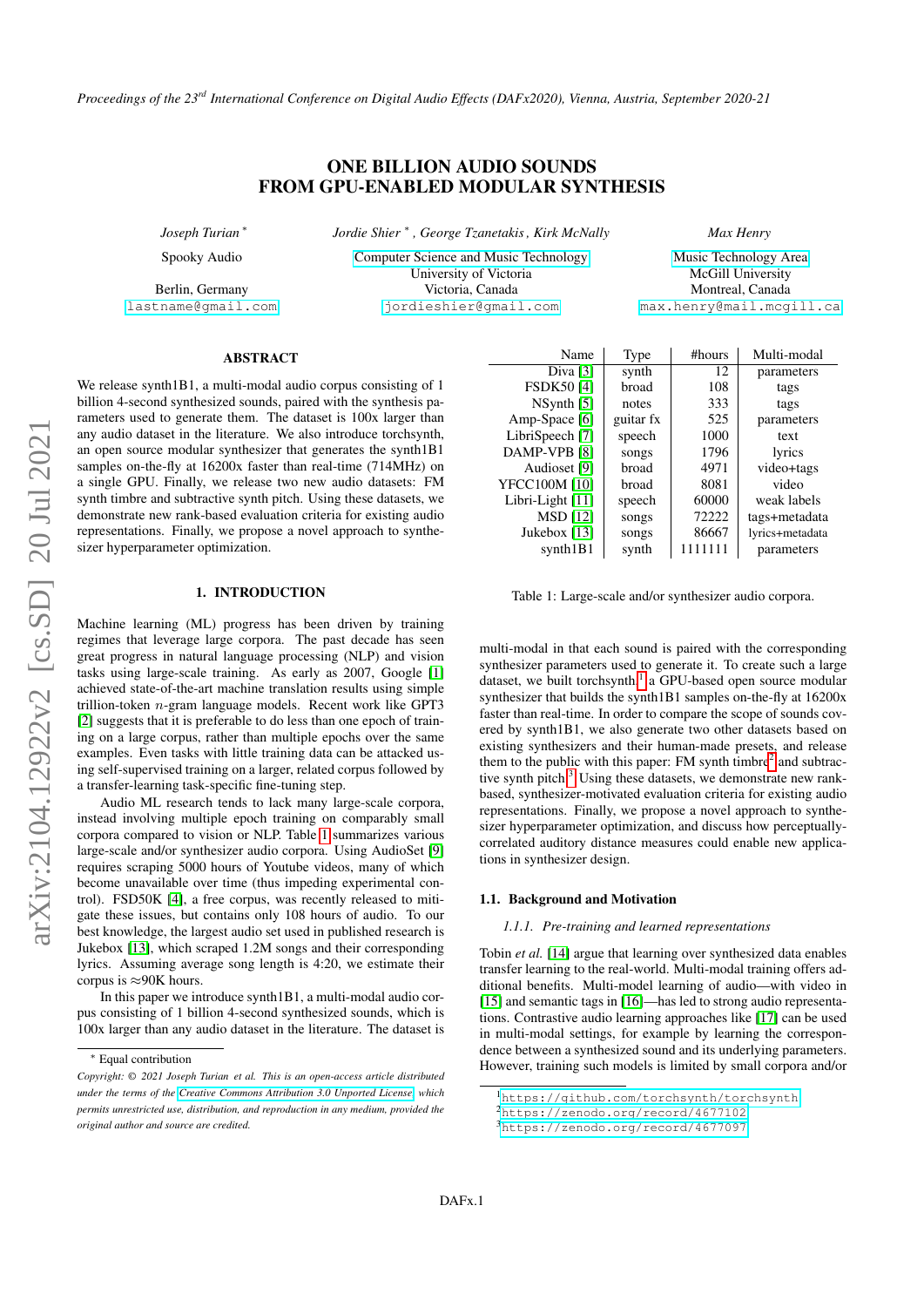the relatively slow synthesis speed of traditional CPU-based synths (Niizumi, p.c.).

#### *1.1.2. Software Synthesizers*

Programming audio synthesizers is challenging and requires a technical understanding of sound design to fully realize their expressive power. Many commercial synthesizers have well over 100 parameters that interact in complex, non-linear ways. One of the most commercially successful audio synthesizers, the Yamaha DX7, is notoriously challenging to program. Allegedly nine out of ten DX7s coming into workshops for servicing still have their factory presets intact [\[18\]](#page-7-5).

Since the early 90s, researchers have leveraged advances in ML to develop a deeper understanding of the synthesizer parameter space and to build more intuitive methods for interaction [\[19\]](#page-7-6). Recently, deep learning has been used for programming synthesizers. Esling *et al.* [\[3\]](#page-6-4) trained an auto-encoder network to program the [U-He Diva](https://u-he.com/products/diva/) using 11K synthesized sounds with known preset values. Yee-King *et al.* [\[20\]](#page-7-7) used a recurrent network to automatically find parameters for [Dexed,](https://asb2m10.github.io/dexed/) an open-source software emulation of the DX7.

#### *1.1.3. Neural Synthesis*

In contrast to traditional synthesis, neural synthesizers generate audio using large-scale machine learning architectures with millions of parameters [\[5\]](#page-6-5). Differentiable digital signal processing [\[21\]](#page-7-8) bridged the gap between traditional DSP synthesizers with the expressiveness of neural networks, exploring a harmonic modelbased approach, using a more compact architecture with 100K parameters. One benefit of synthesized audio is that the underlying factors of variation (*i.e.* the parameters) are known. We combine the ideas of traditional DSP and neural synthesis, yielding a greater level of simplicity and speed by building a GPU-optional modular synthesizer. Our default voice has 78 latent parameters, which model traditional synthesizer parameters.

#### 2. MAIN CONTRIBUTIONS

<span id="page-1-0"></span>Our synth1B1 corpus and torchsynth software provide a fast, open approach for researchers to do large-scale audio ML pre-training and develop a deeper understanding of the complex relationship between the synthesizer parameter space and resulting audio. A variety of existing research problems can use synth1B1, including:

- Inverse synthesis, i.e. mapping from audio to underlying synthesis parameters. [\[20,](#page-7-7) [3\]](#page-6-4)
- Inferring macro-parameters of synthesizers that are more perceptually relevant. [\[3,](#page-6-4) [22\]](#page-7-9)
- Audio-to-MIDI. [\[23\]](#page-7-10)
- Perceptual research, such as crafting perceptually motivated auditory representations and inferring timbre dimensions. [\[24\]](#page-7-11)

Researchers can also use the synth1B1 corpus to take advantage of innovations from adjacent ML fields, namely: large-scale multimodal, self-supervised, and/or contrastive learning, and transferlearning through fine-tuning on the downstream task of interest, particularly tasks with few labeled examples.

# 2.1. synth1B1

synth1B1 is a corpus consisting of one million hours of audio: one billion 4-second synthesized sounds. The corpus is multi-modal in that each sound includes its corresponding synthesis parameters. We use deterministic random number generation to ensure replicability, even of noise oscillators. By default, one tenth of the examples are designated as the test set.

Data augmentation has been used on small-scale corpora to increase the amount of labeled training data. As discussed in [§1,](#page-0-4) large-scale one-epoch training is preferable, which is possible using synth1B1's million-audio-hours.

Besides sheer size, another benefit of synth1B1 is that it is multi-modal: instances consist of both audio *and* the underlying parameters used to generate this audio. The use of traditional synthesis methods allows researchers to explore the complex interaction between synthesizer parameter settings and the resulting audio in a thorough and comprehensive way. Large-scale contrastive learning typically requires data augmentation (*e.g.* image or spectrogram deformations) to construct positive contrastive-pairs [\[25,](#page-7-12) [26\]](#page-7-13). However, this sort of faux-contrastive-pair creation is not necessary when the underlying latent parameters are known in a corresponding modality.

#### 2.2. torchsynth

synth1B1 is generated *on the fly* by [torchsynth 1.0.](https://github.com/torchsynth/torchsynth) torchsynth is an open-source modular synthesizer and is GPU-enabled. torchsynth renders audio at 16200x real-time on a single V100 GPU. Audio rendered on the GPU can be used in downstream GPU learning tasks without the need for expensive CPU-to-GPU move operations, not to mention disk reads. Since it is faster to render synth1B1 *in-situ* than to download it, torchsynth includes a replicable script for generating synth1B1. To accommodate researchers with smaller GPUs, the default batchsize is 128, which requires between 1.9 and 2.4 GB of GPU memory, depending upon the GPU. If a train/test split is desired, 10% of the samples are marked as test. Because researchers with larger GPUs seek higherthroughput with batchsize 1024, 9 · 1024 samples are designated as train, the next 1024 samples as test, *etc.* The default sampling rate is 44.1kHz. However, sounds can be rendered at any desired sample rate. Detailed instructions are contained in the [torchsynth](https://torchsynth.readthedocs.io/) [documentation](https://torchsynth.readthedocs.io/) for the precise protocol for replicably generating synth1B1 and sub-samples thereof.

## 2.3. Questions in Synthesizer Design, and New Pitch and Timbre Datasets and Benchmarks

To generate a synthesized dataset, one needs to sample the synthesis parameter space. Typically this is achieved through naïvely sampling parameters uniformly and rendering the resulting audio. Due to the complexity of the parameter space and potential interaction between parameters, such an approach would likely lead to a large number of redundant and/or undesirable sounds (e.g., nearly silent renders, or those having an extreme fundamental frequency). The complexity of this parameter space leads to several open challenges in synthesizer design, specifically focusing on the task of designing and sampling parameters, including:

- How do you measure the apparent diversity of a synthesizer's sounds? How do you maximize it?
- Is there a parameter sampling strategy that results in audio sounds resembly a human-designed preset?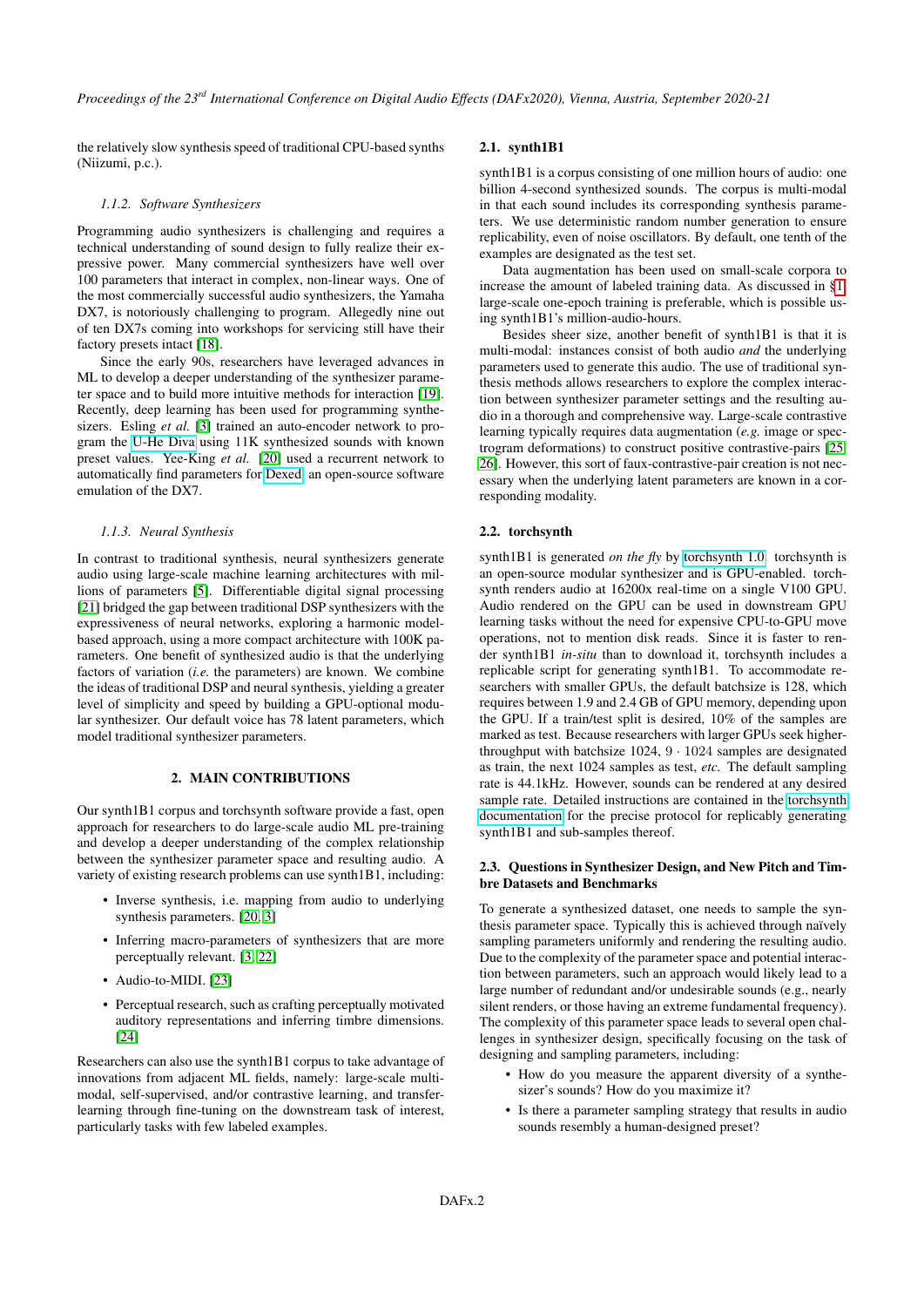The main research barrier to solving these tasks computationally is the lack of an objective auditory distance, i.e. a perceptuallyrelevant audio dissimilarity measure [\[27\]](#page-7-14). A properly weighted dissimilarity measure could be used, for example, to tune our hyperparameter space to generate sounds that were maximally perceptually different, when torchsynth parameters are randomly sampled. We devise two auditory-distance evaluation methodologies, and concurrently release two datasets, each representing 22.5 and 3.4 hours of audio respectively, generated by the following open-source synthesizers: a [DX7](https://github.com/bwhitman/learnfm) clone and [Surge,](https://surge-synthesizer.github.io/) as [DOI 10/f7dg](https://zenodo.org/record/4677102) and [DOI 10/f652,](https://zenodo.org/record/4677097) respectively. Importantly, these datasets represent hand-crafted synthesizer sounds—i.e. presets designed by humans, not just a computer randomly flipping knobs—which we use in two ways: a) New benchmarks for evaluating audio representations. b) Evaluating the similarity of different sound corpora.

## 3. TORCHSYNTH DESIGN

## <span id="page-2-1"></span>3.1. Synth Modules

torchsynth's design is inspired by hardware modular synthesizers which contain individual units. Each module has a specific function and parameters, and they can be connected together in various configurations to construct a synthesizer. There are three types of modules in torchsynth: audio modules, control modules, and parameter modules. Audio modules operate at audio sampling rate (default 44.1kHz) and output audio signals. Examples include voltage-controlled oscillators (VCOs) and voltage-controlled amplifiers (VCAs). Control modules output control signals that modulate the parameters of another module. For speed, these modules operate at a reduced control rate (default 441Hz). Examples of control modules include ADSR envelope generators and low frequency oscillators (LFOs). Parameter modules simply output parameters. An example is the monophonic "keyboard" module that has no input, and outputs the note midi f0 value and duration.

To take advantage of the parallel processing power of a GPU, all modules render audio in batches. Larger batches enable higher throughput on GPUs. Figure [1](#page-2-0) shows torchsynth's throughput at various batch sizes on a single GPU. GPU memory consumption  $\approx 1216 + (8.19 \cdot \text{batch\_size}) \text{ MB},$  including the torchsynth model. The default batch size 128 requires ≈2.3GB of GPU memory. A batch of 4 of randomly generated ADSR envelopes is shown in Figure [2.](#page-2-0)

# 3.2. Synth Architectures

The default configuration in torchsynth is the Voice, which is the architecture used in synth1B1. The Voice is made of the following modules: a Monophonic Keyboard, two LFOs, six ADSR envelopes (each LFO module includes two dedicated ADSRs: one for rate modulation and another for amplitude modulation), one Sine VCO, one SquareSaw VCO, one Noise generator, VCAs, a Modulation Mixer and an Audio Mixer. Modulation signals generated from control modules (ADSR and LFO) are upsampled to the audio sample rate before being passed to audio rate modules. Figure [3](#page-2-0) shows the configuration and routing of the modules comprised by Voice. While the Voice is the default architecture of torchsynth 1.0, any number of synth architectures can be configured using the available modules. A 4-operator frequency modulation (FM) [\[28\]](#page-7-15) synthesizer inspired by [Ableton Live's Operator](https://www.ableton.com/en/packs/operator/) [instrument](https://www.ableton.com/en/packs/operator/) is currently in development.

<span id="page-2-0"></span>

Figure 1: torchsynth throughput at various batch sizes.



Figure 2: Batch of four randomly generated ADSR envelopes. Each section for one of the envelopes is labelled.



Figure 3: Module configuration for the Voice in torchsynth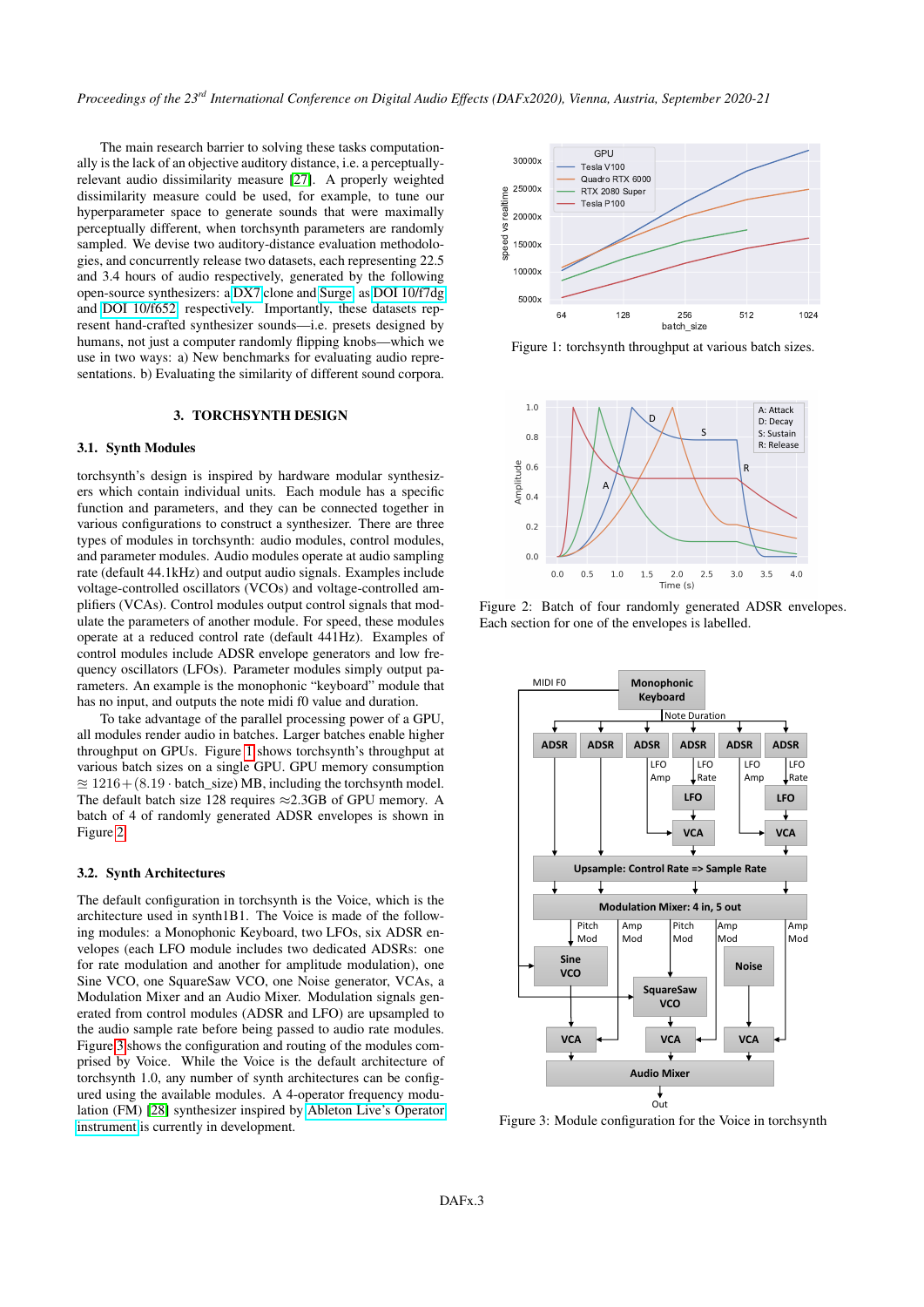<span id="page-3-0"></span>

Figure 4: Examples of parameter curves used to convert to and from normalized parameter values and the human-readable values used in the DSP algorithms. The top two curves are non-symmetric curves, mapping to values in the range [0, 127]. The bottom two curves are symmetric, mapping to values in the range [-127, 127].

# 3.3. Parameters

Module parameters can be expressed in human-readable form with predetermined minimum and maximum values, such as  $0 \leq$ midi f $0 \leq 127$ . These values are used directly by the DSP algorithms of each module. Internally, parameters are stored in a corresponding normalized range [0, 1]. synth1B1 parameters are sampled uniformly from the normalized range; however, there is potentially a non-linear mapping between the internal range and the human-readable range. Besides the fixed min and max humanreadable values, each parameter has two hyperparameters, "curve," and "symmetry," that determine how the internal [0, 1] values are transformed to the human-readable values. The curve can specify a particular logarithmic, linear, or exponential sampling approach. Symmetric curves, which alternately emphasize the center or edges of the distribution, are used for parameters that are centered at zero, and take on a range of both positive and negative values (such as oscillator tuning offset). An example set of nonlinear curves is shown in Figure [4.](#page-3-0)

In our nomenclature, a particular choice of hyperparameter settings, which corresponds to a random sample space of markedly different sonic character, is called a *nebula*. The initial Voice nebula was designed by the authors based upon intuition and prior experience with synthesizers. We experiment with tuning the hyperparameters of Voice to generate different nebulae in [§6.](#page-5-0)

## 4. EVALUATION OF AUDITORY DISTANCES

We seek (1) to quantify the diversity of sounds that can be generated with torchsynth within a particular nebula; and a similar problem, (2) to quantify to what extent a certain nebula can mimic the variability of sounds in another dataset. In order to do so, we first need a reliable measure of dissimilarity between pairs of sounds, also known as an auditory distance.

Auditory distances typically involve computing some multidimensional representation of a sound, then computing a distance over the representation space. Not all auditory distances are equally informative, depending on what is being measured; the L2 distance between two spectrograms, for example, carries little relative pitch information [\[29\]](#page-7-16). In our case, we are looking to quantify the perceptual diversity of our dataset.

## 4.1. Additional Datasets

To find a suitable distance, we devised two experiments using two new datasets. Sounds in each of the following datasets are RMSlevel normalized using the [normalize](https://github.com/kklobe/normalize) package.

## *4.1.1. DX7 Timbre Dataset*

Given 31K human-designed presets for the DX7, we generated 4 second samples on a fixed midi pitch  $(69 = A440)$  with a note-on duration of 3 seconds (using [this DX7 clone\)](https://github.com/bwhitman/learnfm). For each preset, we varied only the velocity, from 1–127. This dataset is built on the assumption that velocity effects a meaningful, monotonic variation in timbre when it is explicitly programmed into a DX7 patch. Not all DX7 patches are velocity sensitive, and some are more sensitive than others. In our generation process, sounds that were completely identical—*i.e.* each sample matched with error 0—were removed. 8K presets had only one unique sound. The median was 51 unique sound per preset, mean 41.9, stddev 27.4.

# *4.1.2. Surge Pitch Dataset*

To explore a second dimension of variability, in this case *pitch*, we used the [Surge synthesizer Python API](https://github.com/surge-synthesizer/surge-python) and the 2.1K standard Surge presets. The open-source [Surge synthesizer](https://surge-synthesizer.github.io/) is a versatile subtractive synthesizer with a variety of oscillator algorithms. Here we held the velocity constant at a value of 64, and varied midi pitch values from 21–108, the range of a grand piano. Only a small percentage of presets (like drums and sound effects) had no meaningful pitch variation, and thus no perceptual ordering as pitch increases. Therefore, a small fraction of presets are unclassifiable, imposing a uniform upper bound in accuracy across the board for all auditory distances.

#### <span id="page-3-1"></span>4.2. Experiments

#### *4.2.1. Distance Experiment 1: Timbral and Pitch Ordering Within a Preset*

In this experiment, we measure the ability of an auditory distance to order sounds by "timbre," or by pitch, in the DX7 and Surge datasets, respectively. In effect, the experiment is two evaluations in parallel, run on two separate datasets.

We sample a random preset with at least 3 unique sounds. For each sound s, we pick a random sound  $s_l$  from this preset with a lower rank (using the DX7 set, this would be a sound having the same pitch but a lower velocity; for the Surge dataset this is a sound having the same velocity but lower pitch); and a random sound  $s_h$  with higher rank.

For each of s,  $s_l$  and  $s_h$ , we compute the distance  $d(\cdot, \hat{s})$  between this sound and all other sounds  $\hat{s}$  in the dataset. While  $s$  is the sample of interest, distance measures are strictly non-negative. Therefore, we seek a concurrent metric to determine whether the compared sound  $\hat{s}$  is "above" or "below" s. If the sound  $\hat{s}$  is closer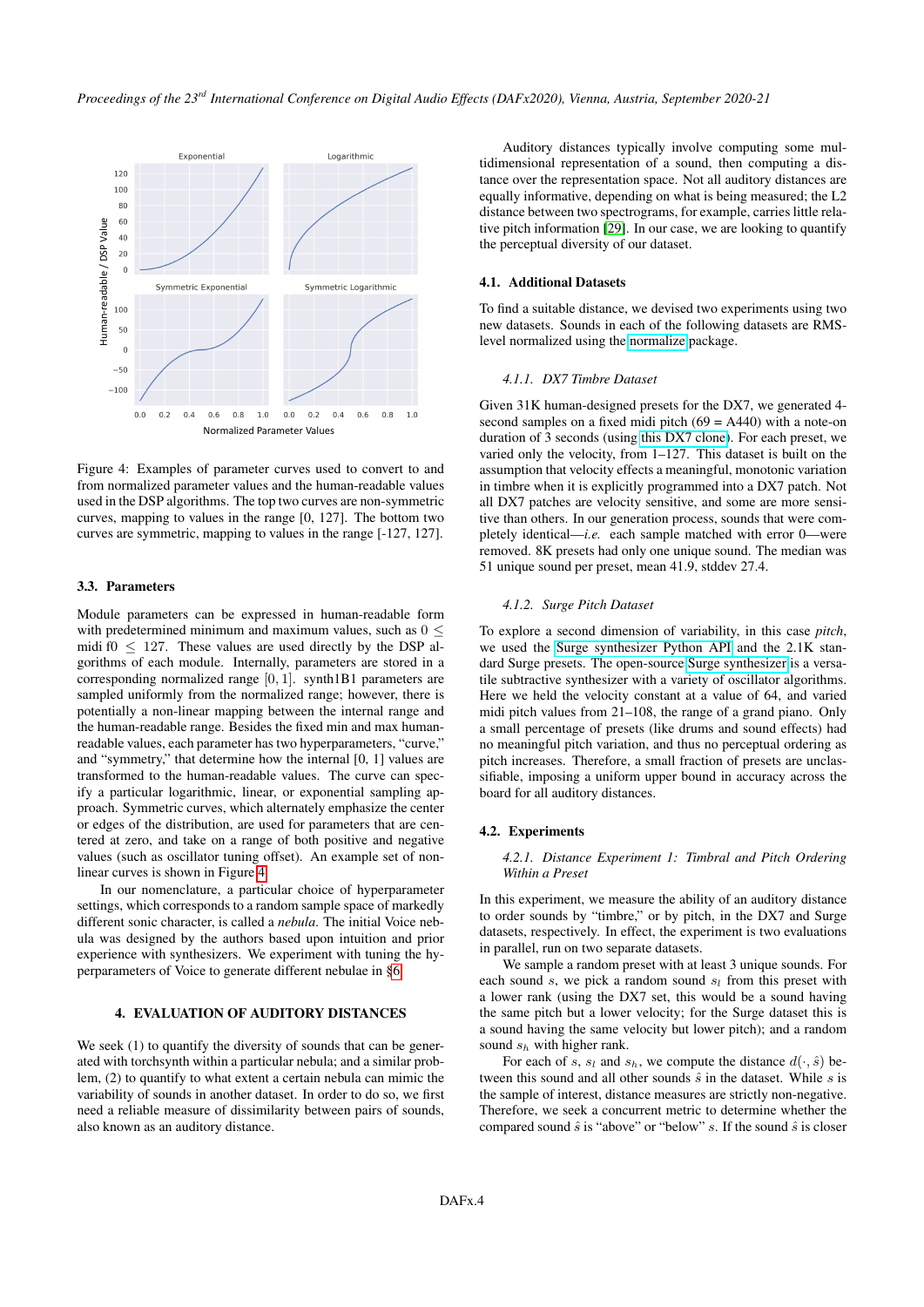*Proceedings of the 23rd International Conference on Digital Audio Effects (DAFx2020), Vienna, Austria, September 2020-21*

<span id="page-4-1"></span>

|                                  |                                  |        | Spearman with a preset |       |          | DCG across presets |       |       |
|----------------------------------|----------------------------------|--------|------------------------|-------|----------|--------------------|-------|-------|
|                                  |                                  |        |                        | Surge | DX7      |                    | Surge | DX7   |
| Representation                   | model choice                     | normed |                        | pitch | velocity | mean               |       |       |
| OpenL3 [30]                      | env, mel <sub>256</sub> , 6144   |        | 0.821                  | 0.746 | 0.896    | 0.880              | 0.908 | 0.852 |
| OpenL3 [30]                      | env, mel <sub>256</sub> , 6144   | √      | 0.821                  | 0.747 | 0.895    | 0.809              | 0.883 | 0.735 |
| OpenL $3$ [30]                   | music, mel256, 6144              | √      | 0.817                  | 0.732 | 0.903    | 0.820              | 0.916 | 0.724 |
| OpenL3 [30]                      | music, mel <sub>256</sub> , 6144 |        | 0.813                  | 0.722 | 0.903    | 0.892              | 0.942 | 0.842 |
| Coala [16]                       | $dual$ ae c                      | ✓      | 0.813                  | 0.729 | 0.896    | 0.555              | 0.547 | 0.564 |
| Coala $[16]$                     | dual $e$ $c$                     |        | 0.811                  | 0.737 | 0.884    | 0.569              | 0.576 | 0.563 |
| NSynth Wavenet [5]               |                                  | √      | 0.810                  | 0.717 | 0.903    | 0.582              | 0.591 | 0.573 |
| OpenL3 [30]                      | music, linear, 6144              |        | 0.808                  | 0.722 | 0.895    | 0.874              | 0.943 | 0.805 |
| OpenL3 [30]                      | music, mel256, 512               |        | 0.804                  | 0.710 | 0.899    | 0.904              | 0.943 | 0.864 |
| OpenL3 [30]                      | music, mel256, 512               | √      | 0.801                  | 0.705 | 0.897    | 0.585              | 0.606 | 0.564 |
| NSynth Wavenet [5]               |                                  |        | 0.789                  | 0.675 | 0.903    | 0.835              | 0.893 | 0.777 |
| Coala $[16]$                     | dual ae c                        |        | 0.776                  | 0.658 | 0.893    | 0.748              | 0.756 | 0.740 |
| Coala $[16]$                     | dual $e$ $c$                     |        | 0.750                  | 0.630 | 0.871    | 0.681              | 0.710 | 0.652 |
| Multi-scale spectrogram [21, 31] | linear+log, $[4096 \dots 64]$    |        | 0.792                  | 0.690 | 0.894    | 0.543              | 0.555 | 0.531 |
| Multi-scale spectrogram [21, 31] | $log, [4096 \dots 64]$           |        | 0.786                  | 0.689 | 0.884    | 0.542              | 0.566 | 0.518 |
| Multi-scale spectrogram [21, 31] | linear, $[4096 \dots 64]$        |        | 0.658                  | 0.410 | 0.905    | 0.447              | 0.343 | 0.551 |
| Coala [16]                       | cnn                              | √      | 0.555                  | 0.303 | 0.806    | 0.485              | 0.433 | 0.537 |
| Coala [16]                       | cnn                              |        | 0.552                  | 0.297 | 0.807    | 0.714              | 0.614 | 0.815 |

Table 2: Performance of representations on experiments defined in § [4.2.1](#page-3-1) and [4.2.2.](#page-4-0) Best scores, and scores within 0.002 of the best, are bold-faced.  $\ell_1$  distance was used because it outperformed  $\ell_2$ . We sort by mean spearman within a preset.

to  $s_l$ , we determine the sign of the distance to s to be negative. If  $\hat{s}$  is closer to  $s_h$ , we determine the sign of the distance to s be positive. As a result, we have a signed distance metric comparing the sound  $s$  to every other sound in the dataset.

This set of distances is then correlated to the ground-truth index of pitch, or velocity (depending on the dataset). The correlation, here a Spearman rank correlation, reflects the extent to which the signed distance can properly order the dataset by variability in pitch or velocity. One limitation of this methodology for inducing a forced ranking from simple distance is that if, say,  $s = 80$ ,  $s_l = 31$ ,  $s_h = 81$ , and  $\hat{s} = 79$ , we might judge  $\hat{s}$  as closer to  $s_h$  and thus above s. We controlled for this by using the same choice for every auditory distance of  $s_h$  and  $s_l$  given s.

Formally, we estimate:

$$
\mathbb{E}_{S \in P, s \in S, s_l, s_h \sim S, s_l < s < s_h} \left[ \rho \left( \text{rank}(\hat{s}), d(s, \hat{s}) \cdot \text{sgn}(d(s_h, \hat{s}) < d(s_l, \hat{s})) \right) \right] \tag{1}
$$

P is the set of presets, S sounds in that preset, and  $\rho$  is spearman.

#### <span id="page-4-0"></span>*4.2.2. Distance Experiment 2: Determine a Synthesis Preset*

In this constrained environment, a good distance measure should have a relatively low distance between sounds generated by the same preset. For each trial, we sample 200 different presets. We sample 2 unique sounds from each preset. For each sound, we compute its distance against the 399 other sounds, and then compute the discounted cumulative gain (DCG) [\[32\]](#page-7-19) of the sound from the same preset, with binary relevance. The DCG is computed for all 400 sounds in the trial. We perform 600 trials.

In the pitch dataset, to control for the helical nature of pitch perception [\[33\]](#page-7-20), the second sound was always an interval of six semitones (AKA a tritone, *diabolus in musica*) from the first note.

This ensures that pitches avoid similar partials due to overlapping harmonics that could be easily matched.

## 4.3. Evaluation Results

We audition the following distances: a) The multi-scale spectrogram distance has been used in a variety of applications, particularly in speech synthesis [\[34,](#page-7-21) [35\]](#page-7-22) but also in music [\[13,](#page-7-0) [21,](#page-7-8) [36\]](#page-7-23); b) NSynth Wavenet [\[5\]](#page-6-5) is a Wavenet-architecture trained on NSynth musical notes; c) OpenL3 [\[30\]](#page-7-17) was trained multi-modally on AudioSet audio and video, on two distinct subsets: music and environmental sounds; d) Coala [\[16\]](#page-7-3) was trained multi-modally on Freesound audio and their corresponding tags.

We experimented with a variety of hyperparameter settings for the representations. The best results are in Table [2.](#page-4-1) We use  $\ell_1$  distance because it gave better results than  $\ell_2$  across the board. For Coala and NSynth Wavenet, normalizing improves the spearman scores, but harms the DCG across presets. Normalization had little effect on OpenL3. OpenL3 (music, mel256, 512) achieves the best score on DCG across presets, and its compactness makes it an appealing choice for the remaining experiments in the paper.

# 5. SIMILARITY BETWEEN AUDIO DATASETS

To evaluate the similarity between two datasets of audio samples  $X$  and  $Y$ , we use the maximum mean discrepancy (MMD) [\[37\]](#page-7-24). We use the following MMD formulation, assuming  $X$  and  $Y$  both have n elements:

<span id="page-4-2"></span>MMD(X, Y) = 
$$
\frac{1}{nn} \sum_{i,j=0}^{n} 2 \cdot d(x_i, y_j) - d(x_i, x_j) - d(y_i, y_j)
$$
 (2)

MMD allows us to use our chosen distance measure—OpenL3 (music, mel256, 512)  $\ell_1$ —as the core distance d.

For Surge and DX7, we selected sounds with midi pitch 69 and velocity 64. We also generated a set of 4-second samples of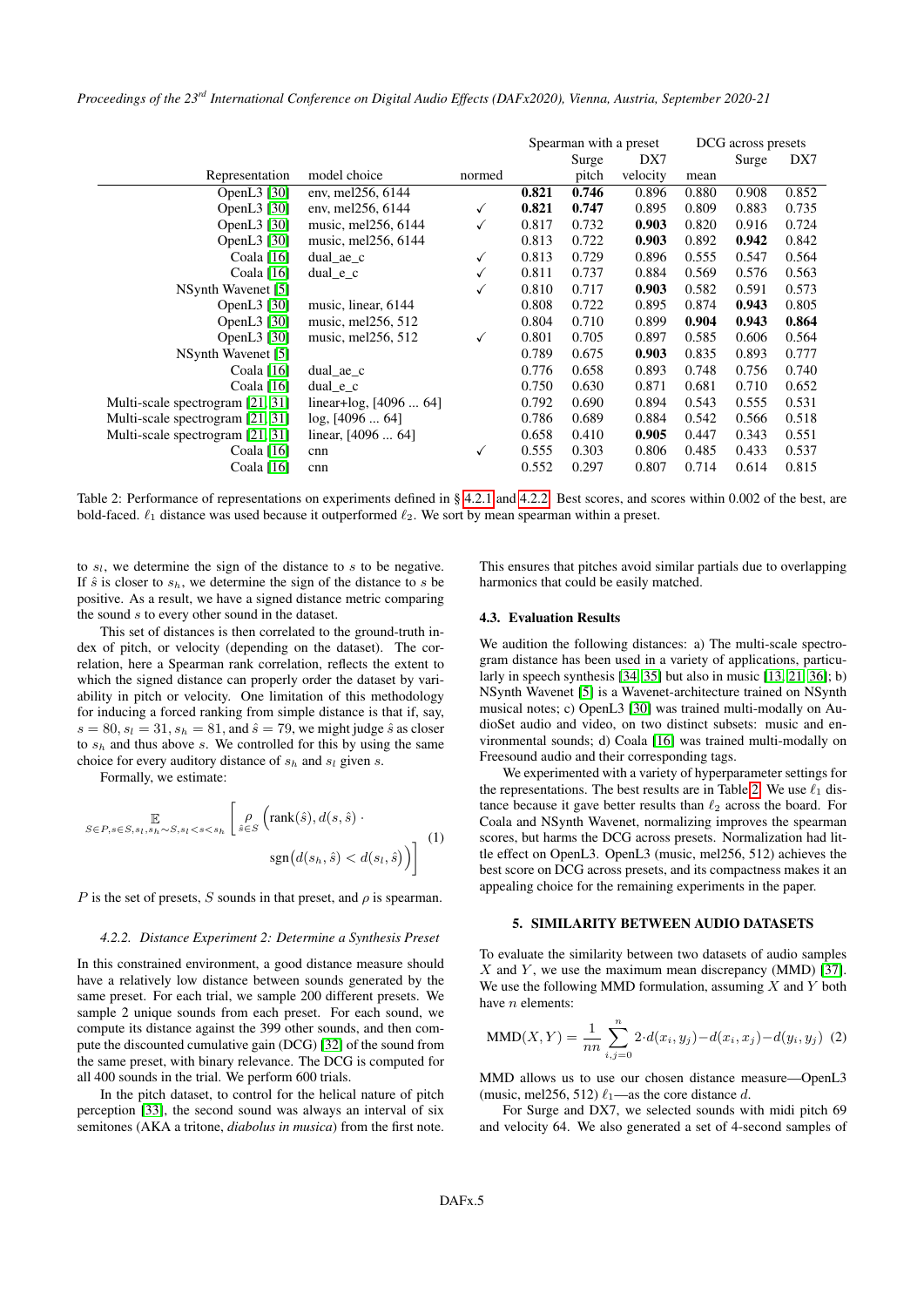<span id="page-5-1"></span>

| <b>MMD</b> | std     | corpus 1   | corpus 2   |
|------------|---------|------------|------------|
| 4.396      | 0.123   | white      | white      |
| 21.409     | 4.729   | dx7        | dx7        |
| 23.732     | 3.615   | FSD50K     | FSD50K     |
| 24.130     | 5.251   | torchsynth | torchsynth |
| 27.824     | 9.821   | surge      | surge      |
| 2751.519   | 80.955  | torchsynth | surge      |
| 2884.843   | 67.264  | surge      | dx7        |
| 3001.857   | 71.888  | torchsynth | FSD50K     |
| 3637.845   | 79.265  | torchsynth | dx7        |
| 4756.952   | 112.705 | surge      | FSD50K     |
| 7413.105   | 111.897 | dx7        | FSD50K     |
| 13202.202  | 61.558  | white      | FSD50K     |
| 16985.319  | 92.992  | white      | torchsynth |
| 18488.926  | 67.277  | white      | surge      |
| 20374.929  | 78.886  | white      | dx7        |

Table 3: MMD results comparing different audio sets, including the stddev of the MMD over the 1000 trials.

white-noise, and used excerpts from the FSD50K evaluation set [\[4\]](#page-6-3), which is broad-domain audio, trimmed to 4 seconds. From each corpus, we randomly sampled 2000 sounds, to match the size of the smallest corpus (Surge). We performed 1000 MMD trials, each time comparing  $n = 1000$  sounds from one corpus to  $n = 1000$  sounds from another, randomly sampled each trial. To estimate the diversity within a particular corpus, we evaluated MMD over 1000 distinct 50/50 partitions of the corpus.

Table [3](#page-5-1) shows the result of average MMD computations between different audio corpora. 0.0 would be perfectly identical, only occurring if the two corpora had identical sounds. Some results are expected, whereas some are counter-intuitive and suggest potential issues in our use of the OpenL3 distance measure. These results are sometimes perceptually incoherent, and suggest that the use of the auditory distance measures explored may impede progress in automatic synthesizer design, as we will illustrate in the following section.

- White-noise is the most similar to itself of all comparisons.
- FSD50K broad-domain sounds are, strangely, considered to have less within-corpus diversity than torchsynth or Surge sounds. However, the variance is high enough that it is hard to have statistical confidence in this unexpected result.
- More troubling are low-variance estimates that torchsynth is more similar to FSD50k than it is to the dx7 synth. *A priori*, one would expect that synthesizers would sound more similar to each other than broad domain audio.
- White noise is the least similar to DX7 synth sounds of all corpora.

# <span id="page-5-0"></span>6. TORCHSYNTH HYPER-PARAMETER TUNING

How can we guarantee the maximum diversity of sounds within a particular nebula? Similarly, to what extent can torchsynth adopt the characteristics of a separate given corpus of audio? Recall from [§3](#page-2-1) and Figure [4](#page-3-0) that for each module parameter, the choice of scaling curve is a hyperparameter. Initial hyperparameters were chosen perceptually and based upon prior-knowledge of typical synth design.

In principle, we can use MMD (Equation [2\)](#page-4-2) as an optimization criterion to tune these hyperparameters a) to maximize sonic diversity; or b) model the characteristics of another dataset. We use Optuna [\[38\]](#page-7-25), initializing with 200 random grid-search trials, and subsequently using CMA-ES sampling for 800 trials. In each trial, we generate 256 random torchsynth sounds with the Optuna-chosen hyperparameters. Hyperameter curves were sampled log-uniform in the range [0.1, 10]. The top 25 candidates were re-evaluated using 30 different MMD trials, to pick the best hyperparameters. However, MMD estimates are only as good as the underlying similarity metric (OpenL3- $\ell_1$ ) that it uses.

For these experiments, the authors and non-author musicians conducted blinded listening experiments of the tuned nebula and our manually-chosen nebula, and listened to 64 random sounds. Only after independent qualitative evaluation did we unblind the nebulae.

# 6.1. Restricting hyperparameters

Many torchsynth 1.0 Voice sounds (the default nebula) have an eerie sci-fi feel to them. To find the drum nebula, we used Optuna to choose hyperparameters to *minimize* the OpenL3-ℓ1-MMD against 10K one-shot percussive sounds [\[39\]](#page-7-26). In this experiment, no hyperparameters were frozen; all were permitted to be tuned at once. We had hoped to find that  $OpenL3-\ell_1-MMD$  would find appropriate percussive curves.

Overall, we found the sounds of the resulting drum nebula unpleasant to listen to. Many of the sounds did not resemble percussion, and others made use of extreme use of high and low oscillator tunings. We suspect that the many wide pitch-modulation sweeps present in the resulting audio were an attempt on the part of the optimizer to match the broadband energy in the target drum transients.

Curious to see if this negative result was due to a failure of the distance measure, or instead a systemic limitation in the design of the torchsynth 1.0 Voice, we next hand-tuned the hyperparameters to create a sensible drum nebula, which is shared as part of our repository. Many of the resulting sounds have a quality akin to early drum machines, and the distribution of sounds is overall much more percussion-like. We encourage the reader to listen to this nebula, which is available on [torchsynth site.](https://torchsynth.readthedocs.io/)

The process of hand-designing this drum nebula revealed to the authors one clear limitation in torchsynth 1.0: all synth parameters are sampled independently. In kick drums, for example, low-tuned oscillators tend to correlate to short, snappy envelope settings; but such envelopes are not appropriate for all percussive sounds. In future work, we are interested in investigating multivariate sampling techniques, which would allow more focused cross-parameter modal sound sampling.

#### 6.2. Maximizing torchsynth diversity

We also attempted to tune our hyperparameters to maximize torchsynth MMD, i.e. increase the perceptual diversity of sounds generated by torchsynth itself. As before, Optuna was used to choose hyperparameters that maximized the OpenL3- $\ell_1$ -MMD and thus increase the diversity of sounds. Nonetheless, the "optimized" nebula exhibited pathologies in pitch, favoring extremely low and high pitches. It may be that OpenL3- $\ell_1$  overestimates perceptually diversity in these frequency ranges. We performed numerous experiments restricting the hyperparameters Optuna was permitted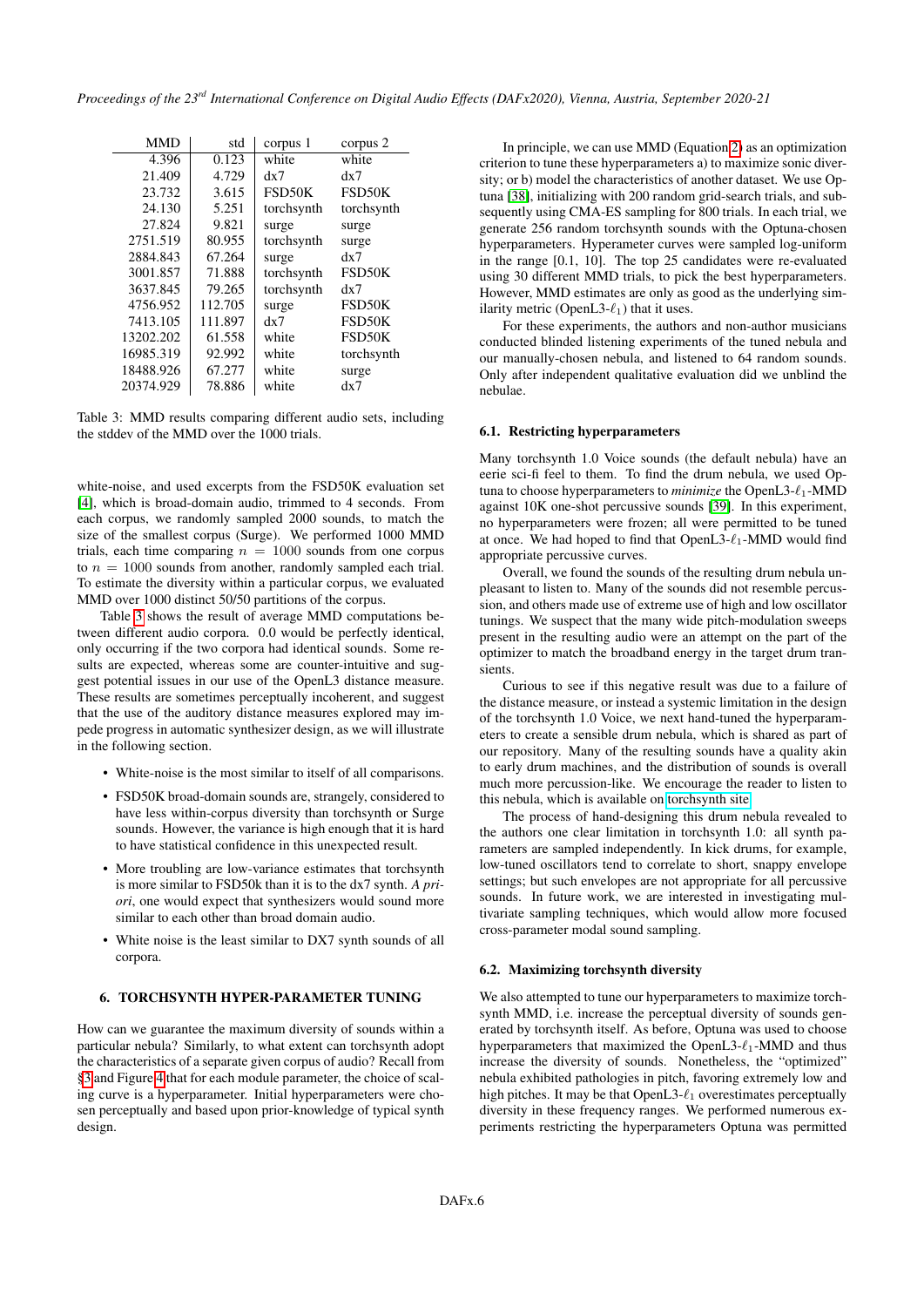to modify, such as prohibiting changes to midi f0 and VCO tuning and mod depth. Consistently, listeners preferred our manually design nebula to automatically designed ones in blind tests. We consider this another important negative result that points to the need for further work in automatic synthesizer design.

# 7. OPEN QUESTIONS, ISSUES, AND FUTURE WORK

Many of our experiments in automatic synthesizer design hinge on having a perceptually-relevant auditory distance measure. OpenL3 (music, mel256, 512)  $\ell_1$  performed well on our quantitative synthesizer experiments (Table [2\)](#page-4-1), but exhibited some issues in the context of this task in qualitative listening tests, in particular its insensitivity to extreme pitch and inability to model percussion.

Learning a perceptually-relevant auditory distance measure is an open research question. Manocha *et al.* [\[40\]](#page-7-27) use manuallyannotated "just noticeable differences" (JND) trials generated using active learning to induce a perceptual distance measure. However, these experiments only work with speech and do not include pitch variations, so their model was inappropriate for our task.

The lack of a perceptually accurate auditory distance measure, at least in the context of this task, prevented us from precisely estimating the perceptual diversity of sounds that is expressible by torchsynth, as well as other synthesizers like Surge and DX7. We present, then, the following open question: How do we craft an auditory distance measure that can *perceptually* measure (and thereby optimize) synthesizer diversity, or similarity to an existing sound corpus?

A perceptually-relevant auditory distance measure for music opens the door to many possible advances in synthesizer design, including: estimating and maximizing the diversity of synthesizer, mimicking existing synthesizers through automation, inverse synthesis, automatic transcription, and the other tasks described in [§2.](#page-1-0)

torchsynth 1.0 focuses on high throughput and creating a diverse synth1B1 dataset. There are a handful of improvements we want to add to torchsynth: 1) Stress-tested differentiable modules, 2) Subtractive filters, 3) Additional architectures including FM synthesis, 4) Multivariate parameter selection, 5) High-throughput modules that resemble human speech, and 6) A standardized modular architecture for high-throughput audio *effect* research.

Despite these open questions, we believe that the synth1B1 corpus is a significant and useful contribution to the world of audio ML research, for its enormous size, speed, and corresponding multi-modal latent parameters.

#### 8. CONCLUSIONS

We release synth1B1, a multi-modal corpus of synthesizer sounds with their corresponding latent parameters, generated on-the-fly 16200x faster than realtime on a single V100 GPU. This corpus is 100x bigger than any audio corpus present in the literature. Accompanying this dataset is the open-source modular GPU-optional torchsynth package. We hope that larger-scale multi-modal training will help audio ML accrete the benefits demonstrated by previous NLP and vision breakthroughs.

We freely release pitch and timbre datasets based upon humandesigned synthesizer presets, and novel evaluation tasks on which we benchmark a handful of audio representations. We present several novel research questions, including how to estimate and maximize the diversity of a synthesizer, as well as how to mimic existing synthesizers. We outline issues and open research questions that currently impede this sort of experimental work, in particular demonstrating negative results of auditory distance measures.

# 9. ACKNOWLEDGMENTS

The authors wish to thank Alexandre Défossez, Carson Gant, Colin Malloy, Dan Godlovitch, Gyanendra Lucky Das, Humair Raj Khan, Nicolas Pinto, and Will Maclellan and the reviewers for their help.

## 10. REFERENCES

- <span id="page-6-0"></span>[1] Thorsten Brants, Ashok C. Popat, Peng Xu, Franz J. Och, and Jeffrey Dean, "Large language models in machine translation," in *EMNLP-CoNLL*, 2007.
- <span id="page-6-1"></span>[2] Tom Brown, Benjamin Mann, Nick Ryder, Melanie Subbiah, Jared D Kaplan, Prafulla Dhariwal, Arvind Neelakantan, and Pranav Shyam *el al.*, "Language models are few-shot learners," in *NeuroIPS*, 2020.
- <span id="page-6-4"></span>[3] Philippe Esling, Naotake Masuda, Adrien Bardet, Romeo Despres, and Axel Chemla-Romeu-Santos, "Universal audio synthesizer control with normalizing flows," in *DAFx*, 2019.
- <span id="page-6-3"></span>[4] Eduardo Fonseca, Xavier Favory, Jordi Pons, Frederic Font, and Xavier Serra, "FSD50K: an open dataset of humanlabeled sound events," *CoRR*, vol. abs/2010.00475, 2020.
- <span id="page-6-5"></span>[5] Jesse Engel, Cinjon Resnick, Adam Roberts, Sander Dieleman, Mohammad Norouzi, Douglas Eck, and Karen Simonyan, "Neural audio synthesis of musical notes with wavenet autoencoders," in *ICML*. PMLR, 2017.
- <span id="page-6-6"></span>[6] Jason Naradowsky, "Amp-Space: A large-scale dataset for fine-grained timbre transformation," in *DAFx*, 2021.
- <span id="page-6-7"></span>[7] Vassil Panayotov, Guoguo Chen, Daniel Povey, and Sanjeev Khudanpur, "Librispeech: An ASR corpus based on public domain audio books," in *ICASSP*, 2015.
- <span id="page-6-8"></span>[8] Smule Inc., "DAMP-VPB: Digital Archive of Mobile Performances - Smule Vocal Performances Balanced," 2017.
- <span id="page-6-2"></span>[9] Jort F. Gemmeke, Daniel P. W. Ellis, Dylan Freedman, Aren Jansen, Wade Lawrence, R. Channing Moore, Manoj Plakal, and Marvin Ritter, "Audio Set: An ontology and humanlabeled dataset for audio events," in *ICASSP*, 2017.
- <span id="page-6-9"></span>[10] Bart Thomee, David A. Shamma, Gerald Friedland, Benjamin Elizalde, Karl Ni, Douglas Poland, Damian Borth, and Li-Jia Li, "YFCC100M: The new data in multimedia research," *Communications of the ACM*, 2016.
- <span id="page-6-10"></span>[11] Jacob Kahn, Morgane Rivière, Weiyi Zheng, Evgeny Kharitonov, Qiantong Xu, Pierre-Emmanuel Mazaré, Julien Karadayi, Vitaliy Liptchinsky, Ronan Collobert, Christian Fuegen, Tatiana Likhomanenko, Gabriel Synnaeve, Armand Joulin, Abdelrahman Mohamed, and Emmanuel Dupoux, "Libri-light: A benchmark for asr with limited or no supervision," in *ICASSP*, 2020.
- <span id="page-6-11"></span>[12] Thierry Bertin-Mahieux, Daniel P.W. Ellis, Brian Whitman, and Paul Lamere, "The Million Song Dataset," in *ISMIR*, 2011.